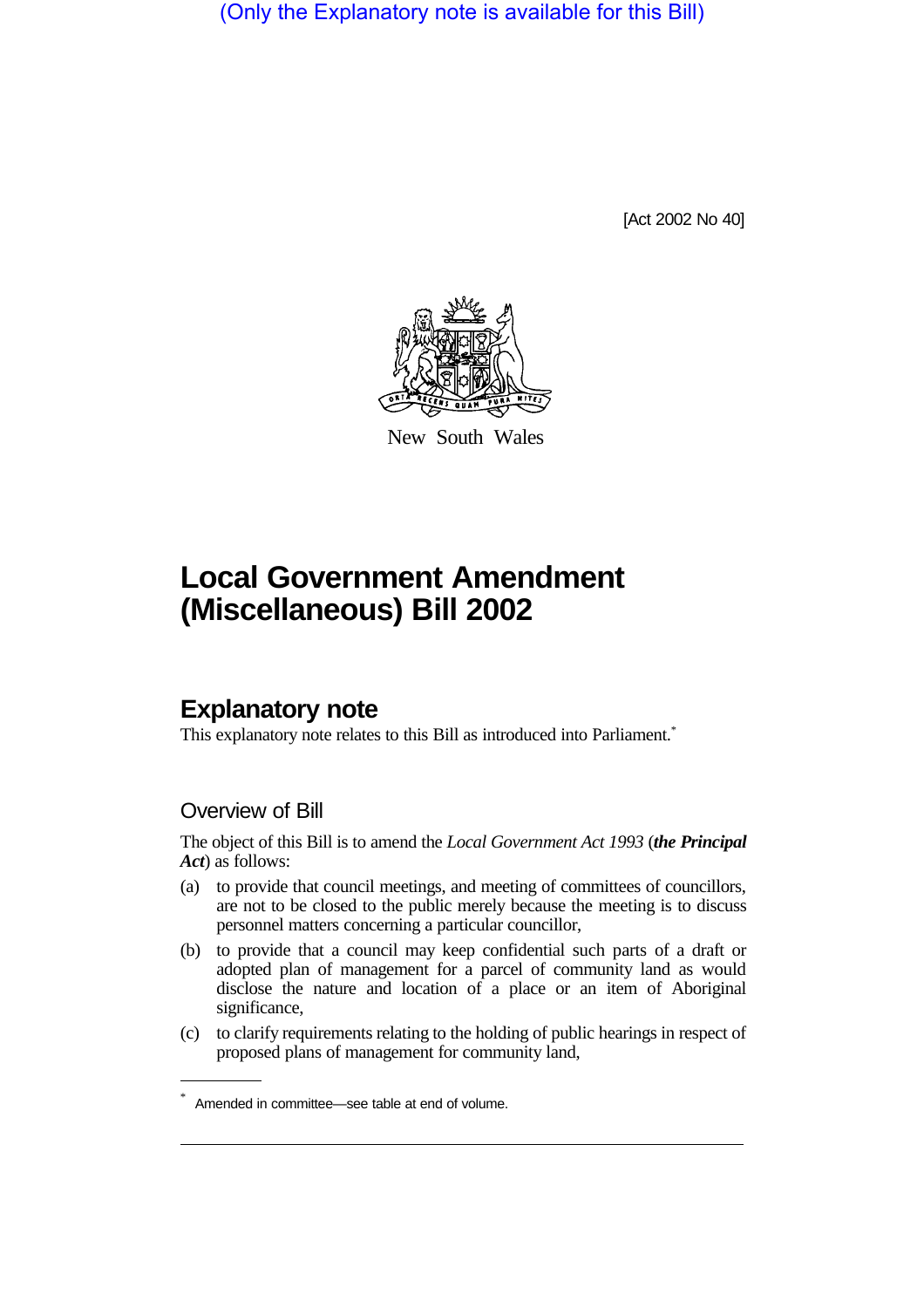Explanatory note

- (d) to provide that a council may grant a lease, licence or other estate in respect of community land for the purpose of providing pipes, conduits or other connections under the surface of the ground for the connection of premises adjoining the community land to a facility of the council or other public utility provider without an express authorisation in the plan of management for that community land,
- (e) to provide for a special process for speedy renewals of approvals to operate sewage management systems (such as septic tanks),
- (f) to provide that a council employee or other person authorised by a council may enter any premises to carry out water supply work, sewerage work or stormwater drainage work on or under the premises (being work that the council is authorised by the Principal Act or any other Act to carry out),
- (g) to make various amendments relating to council ward boundaries, namely:
	- (i) to provide that the division of a council's area into wards or an alteration to ward boundaries must not result in a variation of more than 10 per cent between the number of electors in each ward in the area, and
	- (ii) to provide that, before dividing a council's area into wards or altering a council's ward boundaries, a council must consult with the Electoral Commissioner and the Australian Statistician, prepare a plan detailing the proposed division or alteration and publicly exhibit that plan, and
	- (iii) to require that a local council keep its ward boundaries under review and alter those ward boundaries in certain circumstances if the number of electors in a ward differs by more than 10 per cent from the number of electors in any other ward in the council's area,
- (h) to provide that a councillor may seek and be granted leave from a council meeting at the meeting concerned and may seek that leave in absentia,
- (i) to provide that, if a councillor is absent, with or without leave of the council, from ordinary meetings of the council for any period of more than 3 months, the council must not pay any annual fee, or part of an annual fee, to that councillor that relates to the period of absence that is in excess of 3 months,
- (j) to provide for a simpler process for the dismissal of a council during the12 month period following fresh elections after a previous dismissal of a council, but only if a Departmental representative's report recommends the dismissal and the Minister for Local Government is satisfied that reasonable grounds exist for that action and those grounds are substantially the same, or substantially of the same nature, as the grounds for the previous dismissal of the council,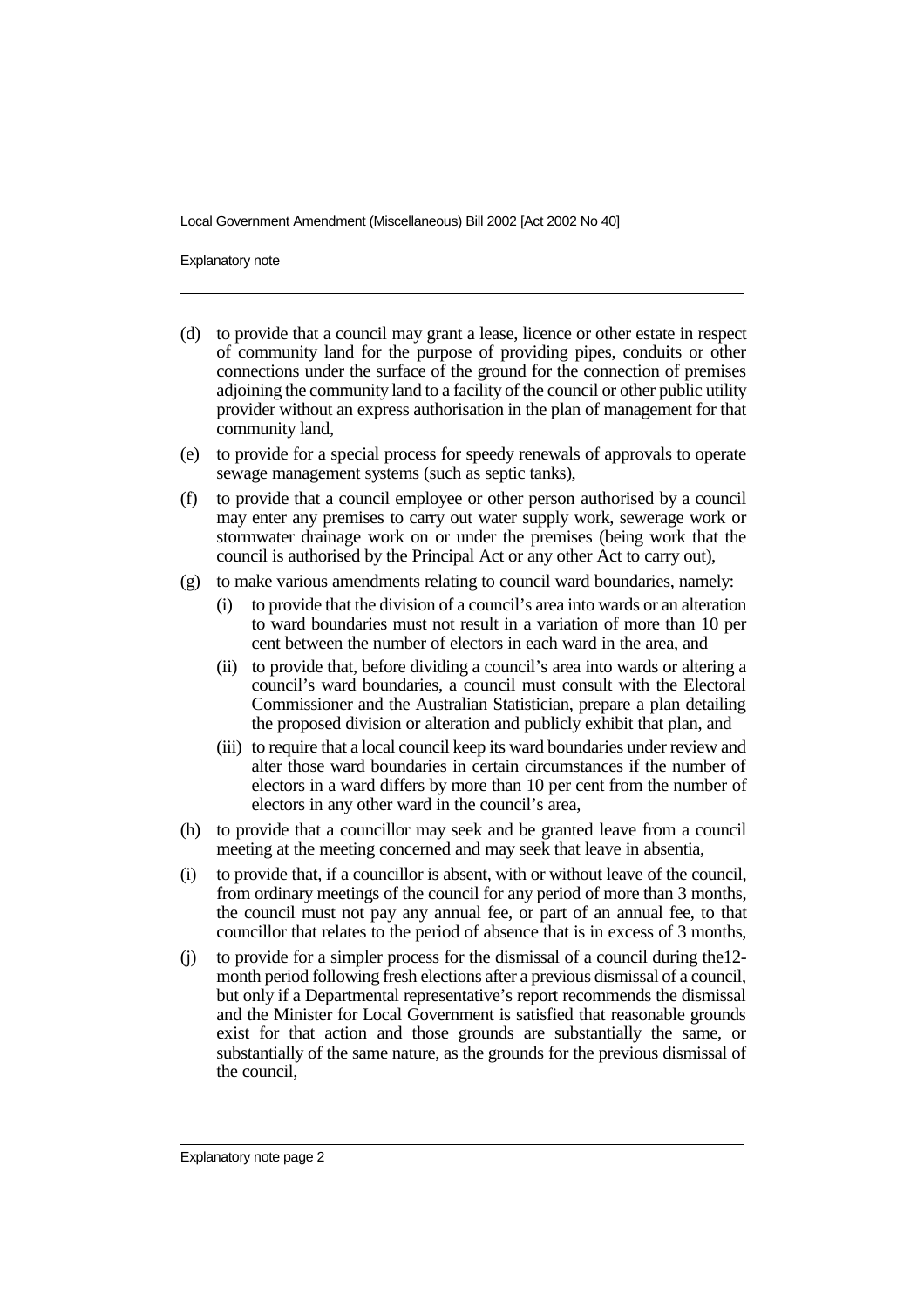Explanatory note

- (k) to provide that a council may delegate the function of adopting management plans for the council, except for the function of adopting the council's general management plan under section 406 of the Principal Act,
- (l) to provide that regulations made under the Principal Act may:
	- (i) require that a council's draft management plan contain a statement with respect to certain matters not included in the Principal Act that may be, but are not limited to, social, community and cultural matters, and
	- (ii) prescribe further particulars that must be included in the statement of principal activities that forms part of a council's draft management plan,
- (m) to clarify that an auditor for a council may not be appointed or re-appointed unless tenders for that position have been called for,
- (n) to provide that any penalty, fine or forfeiture imposed for a contempt of a court order to remedy or restrain a breach of the Principal Act or any other Act (or any regulation or instrument under those Acts) recovered in proceedings instituted by or under the direction or on behalf or for the benefit of a council is to be paid to the council and allocated to the council's consolidated fund.

## Outline of provisions

**Clause 1** sets out the name (also called the short title) of the proposed Act.

**Clause 2** provides for the commencement of the proposed Act on a day or days to be appointed by proclamation.

**Clause 3** is a formal provision giving effect to the amendments to the *Local Government Act 1993* set out in Schedule 1.

**Clause 4** is a formal provision giving effect to the amendments to the *Freedom of Information Act 1989* set out in Schedule 2.

**Schedule 1 [1]** makes an amendment to section 10A (2) (a) of the Principal Act to provide that council meetings, and meetings of committees of councillors, are not to be closed to the public merely because the meeting is to discuss personnel matters concerning a particular councillor. **Schedule 1 [3]** makes a consequential amendment.

**Schedule 1 [5]**inserts proposed section 36DA into the Principal Act. The proposed section provides that a council may resolve to keep confidential such parts of a draft or adopted plan of management for a parcel of community land as would disclose the nature and location of a place or an item of Aboriginal significance. Councillors and council employees are not to disclose that part of a draft or adopted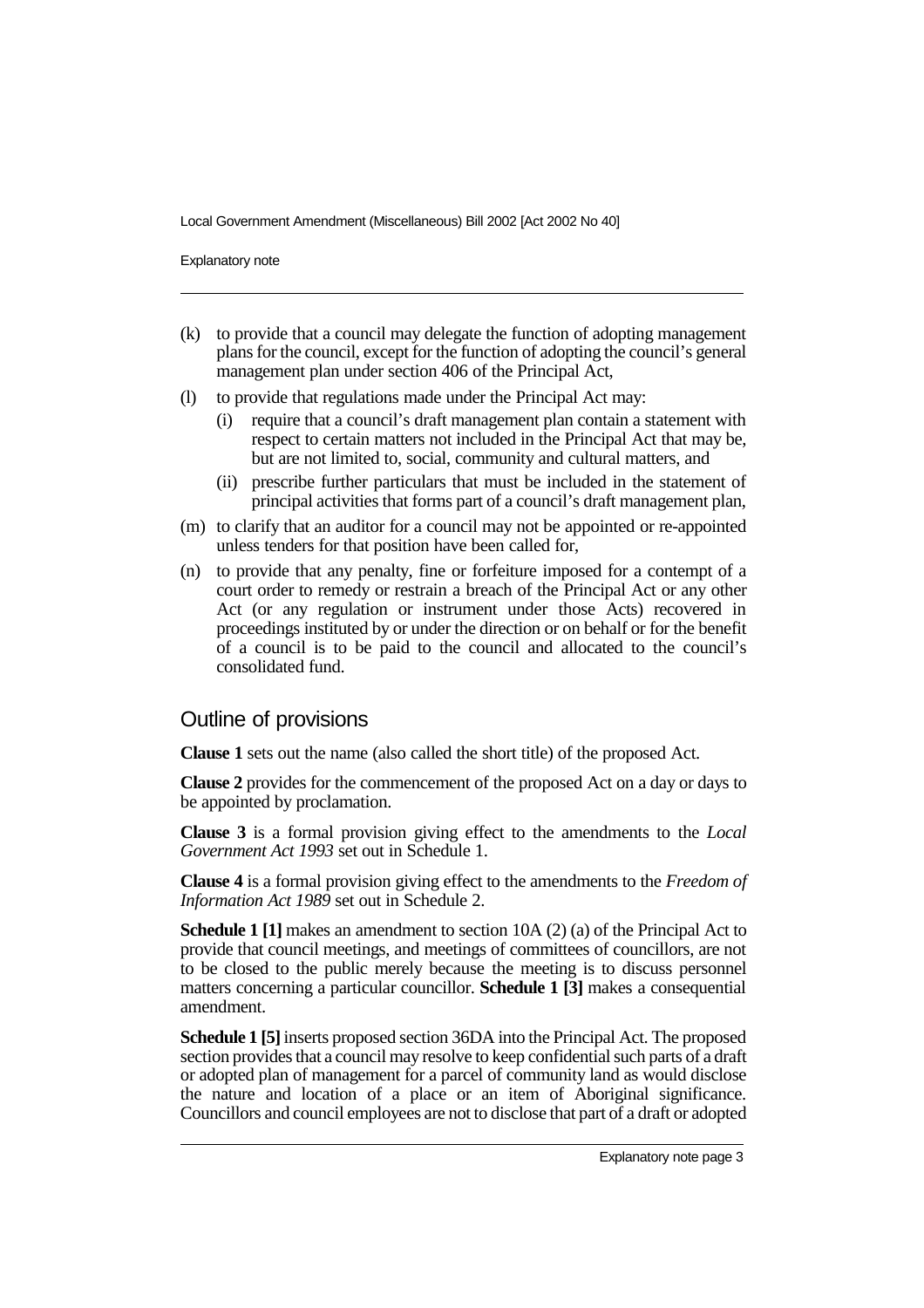Explanatory note

plan of management that is the subject of such a resolution of confidentiality, except with the consent of the council. A council proposing to prepare a draft plan of management must (in accordance with the regulations) consult with the appropriate Aboriginal communities regarding public access to, and use of, information concerning any places or items of Aboriginal significance on the land concerned. **Schedule 1 [2]** and **[4]** make consequential amendments. **Schedule 2** makes a consequential amendment to Schedule 1 to the *Freedom of Information Act 1989* to provide that a plan of management, and a draft plan of management, for a parcel of community land is an exempt document for the purposes of that Act if it is the subject of a resolution of confidentiality as referred to in proposed section 36DA (2) of the *Local Government Act 1993*.

**Schedule 1 [6]** omits and replaces section 40A of the Principal Act. Proposed section 40A continues the existing requirement that a council must hold a public hearing in respect of a proposed plan of management (including a plan of management that amends another plan of management) if the proposed plan would have the effect of categorising, or altering the categorisation of, community land under section 36 (4) of the Principal Act. The replacement section makes it clear that a council need not hold a further public hearing in respect of the proposed plan of management if the council decides to amend the proposed plan after the public hearing has been held unless the amendment of the plan would have the effect of altering the categorisation of community land under section 36 (4) from the categorisation of that land in the proposed plan as previously exhibited.

**Schedule 1 [7]** inserts proposed section 46 (1) (a1) into the Principal Act. The proposed amendment removes a restriction on the operation of councils byenabling a council to grant a lease, licence or other estate in respect of community land for the purpose of providing pipes, conduits or other connections under the surface of the ground for the connection of premises adjoining the community land to a facility of the council or other public utility provider without an express authorisation under the plan of management for that community land. **Schedule 1 [8]** and **[9]** make consequential amendments.

**Schedule 1 [13]** inserts proposed section 107A into the Principal Act. The proposed section provides that a council may send a notice to any person who has been granted an approval to operate a system of sewage management and invite the person to apply to renew the approval. If that person simply pays the required application fee, the person will be taken to have made an application to renew the approval on the same terms as the original approval. **Schedule 1 [11]** and **[12]**make consequential amendments that elevate to the Principal Act the requirement, currently prescribed in the regulations, that a person must generally have an approval to operate a system of sewage management.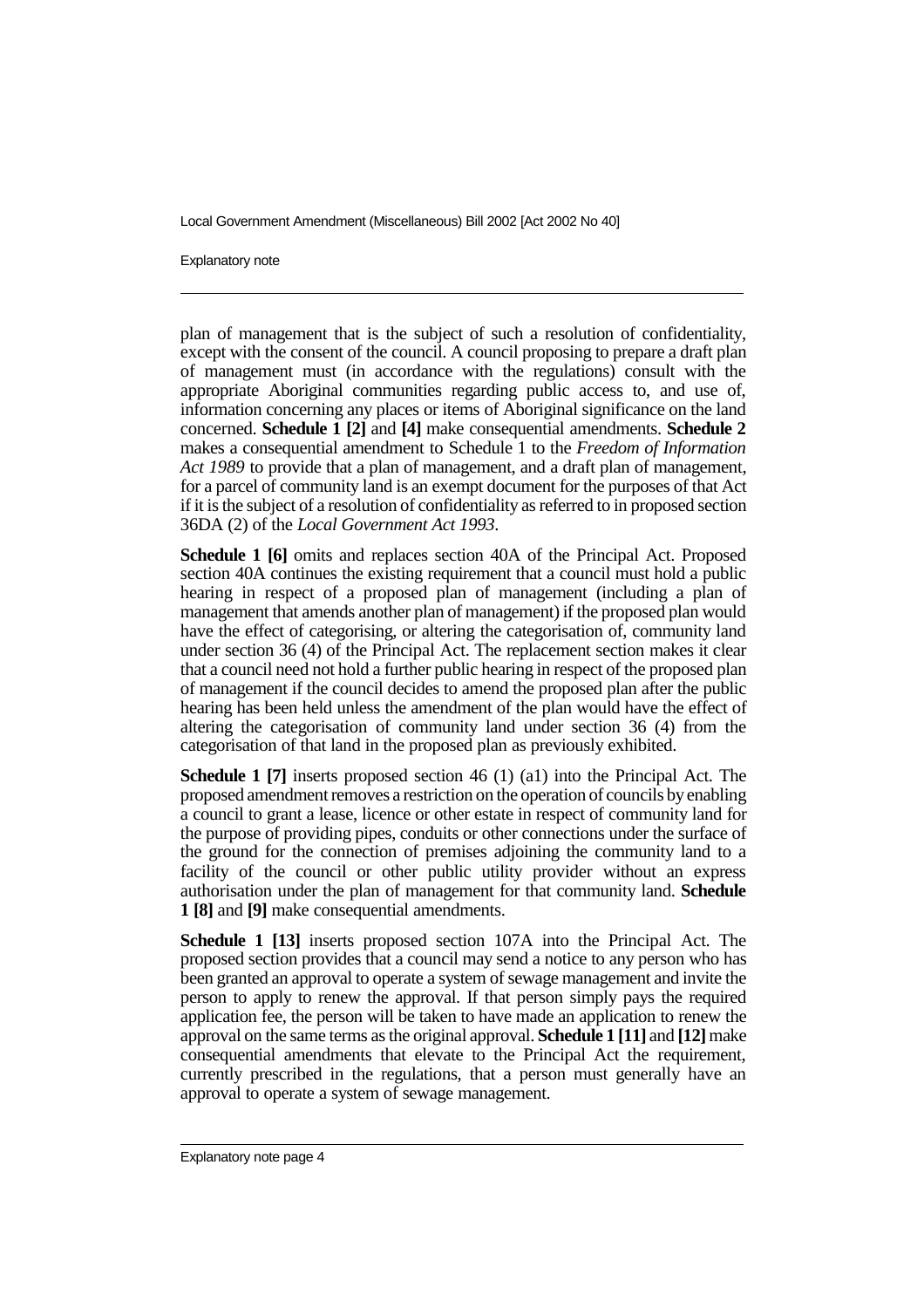Explanatory note

**Schedule 1 [14]** inserts proposed section 191A into the Principal Act. The proposed section provides that a council employee or other person authorised by a council may enter any premises to carry out water supply work, sewerage work or stormwater drainage work on or under the premises (being work that the council is authorised by this or any other Act to carry out). The proposed section does not apply to National Parks and Wildlife reserves. **Schedule 1 [10]** makes a related amendment to clarify that a council is the owner of all water supply, sewerage and stormwater infrastructure installed in or on land by the council (whether or not the land is owned by the council). Accordingly, the owner of the land will be prevented from interfering with that infrastructure by section 635 of the Principal Act (Damage to council property). **Schedule 1 [35]–[37]** make amendments to the definitions of *sewerage work*, *stormwater drainage work* and *water supply work* in the Dictionary to the Principal Act to ensure consistency between the definitions.

**Schedule 1 [15]** inserts proposed section 210 (7) into the Principal Act. The proposed subsection provides that a council must not divide the council's area into wards, or change the boundaries of a ward, if it results in a variation of more than 10 per cent between the number of electors in each ward in the council's area.

**Schedule 1 [16]** inserts proposed section 210A into the Principal Act. The proposed section provides that before dividing a council's area into wards or altering a council's ward boundaries, the local council concerned must consult the Electoral Commissioner and the Australian Statistician to ensure that, as far as practicable, the proposed boundaries of its wards correspond to the boundaries of appropriate Parliamentary subdivisions and census districts and comply with proposed section 210 (7). The local council must also prepare and publicly exhibit a plan detailing the proposed division or alteration (the *ward boundary plan*). The council must consider submissions regarding the ward boundary plan.

**Schedule 1 [17]** replaces section 211 of the Principal Act. The proposed section provides that a council of an area divided into wards must keep those ward boundaries under review. If, during a council's term of office, the council becomes aware that the number of electors in one ward in its area differs by more than 10 per cent from the number of electors in any other ward in its area, and that difference remains at the end of the first year of the following term of office of the council, the council must alter the ward boundaries in a manner that will result in each ward containing a number of electors that does not differ by more than 10 per cent from the number of electors in each other ward in the area.

**Schedule 1 [21]** amends section 234 (d) of the Principal Act. That section currently provides that a person vacates civic office if the person is absent from 3 consecutive ordinary meetings of the council concerned without prior leave of the council. The amendment allows such leave to be granted by the council prior to or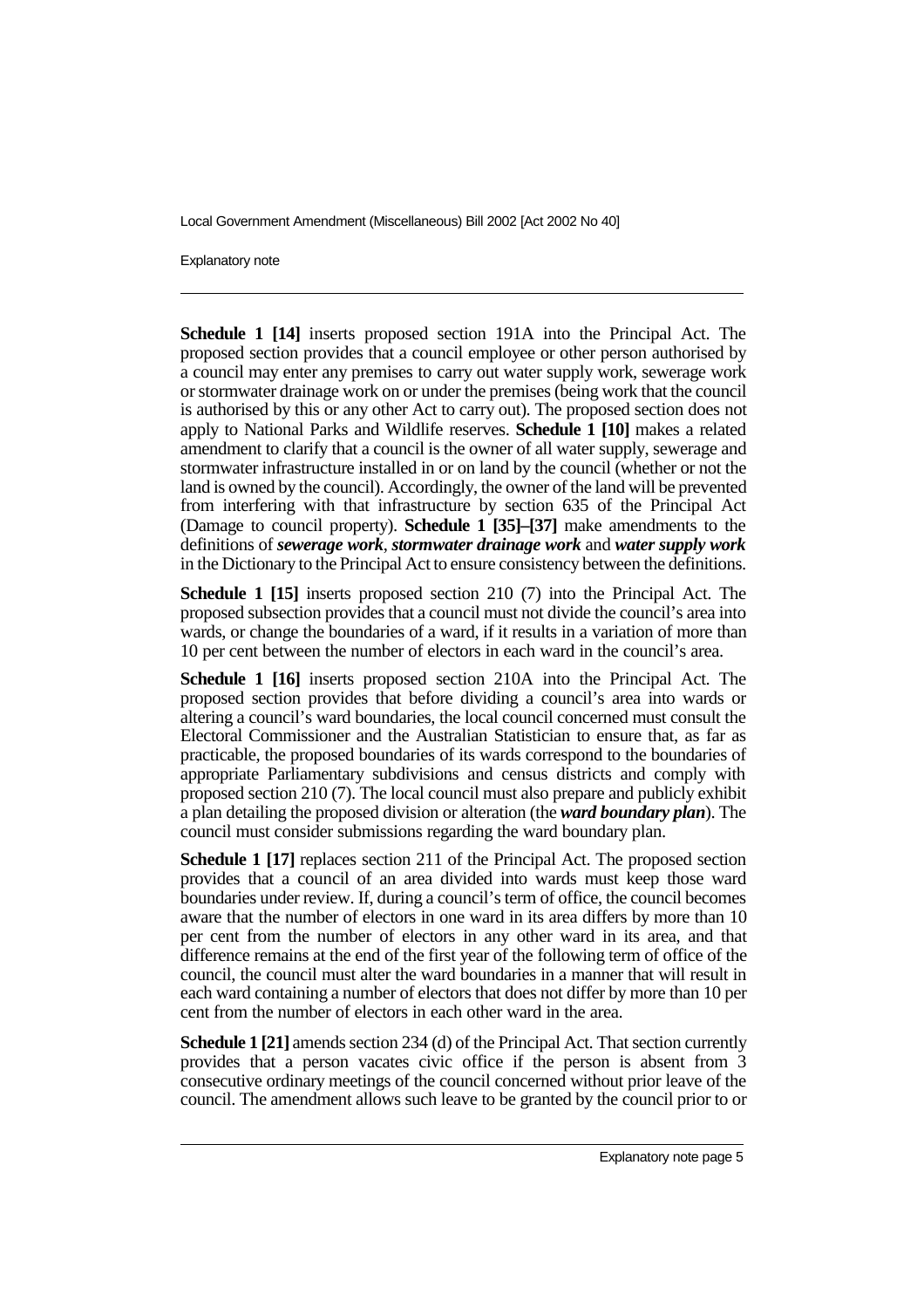Explanatory note

at any of the meetings concerned. **Schedule 1 [22]** inserts proposed section 234 (2) into the Principal Act to provide that a councillor applying for a leave of absence from a meeting of a council does not need to make the application in person and the council may grant such leave in the absence of the councillor.

**Schedule 1 [24]** inserts section 254A (2) into the Principal Act to provide that if a councillor is absent, with or without leave of the council, from ordinary meetings of the council for any period of more than 3 months, a council must not pay any annual fee, or part of an annual fee, to the councillor that relates to the period of absence that is in excess of 3 months. **Schedule 1 [23]** makes a consequential amendment.

**Schedule 1 [25]** inserts section 257A into the Principal Act to provide that the Governor, during a 12-month period following the holding of fresh council elections for a local government area after a dismissal of a council, may on the recommendation of the Minister by declaration dismiss the mayor and councillors of the council. A public inquiry is not required to be held before such a declaration is made. However, the Minister may only make a recommendation to the Governor for such a course of action if a Departmental representative's investigation report recommends the dismissal and the Minister is satisfied that reasonable grounds exist for making the declaration and those grounds are substantially the same, or substantially of the same nature, as the grounds for the previous dismissal of the council.

**Schedule 1 [26]** amends section 377 (1) of the Principal Act to provide that a council may delegate to the general manager or any other person or body (other than other employees of the council) the function of adopting management plans for the council, except for the function of adopting the council's general management plan under section 406 of the Principal Act. Other management plans that may be adopted by a council include equal opportunity management plans, environmental management plans and bush fire management plans.

**Schedule 1 [27]** and **[28]** amend section 403 of the Principal Act:

- (a) to clarify that the regulations made under that Act may require a council's draft management plan to contain a statement with respect to matters not included in the Principal Act including, but not limited to, social, community and cultural matters, and
- (b) to provide that the regulations may prescribe further particulars that must be included in the statement of principal activities that forms part of a council's draft management plan.